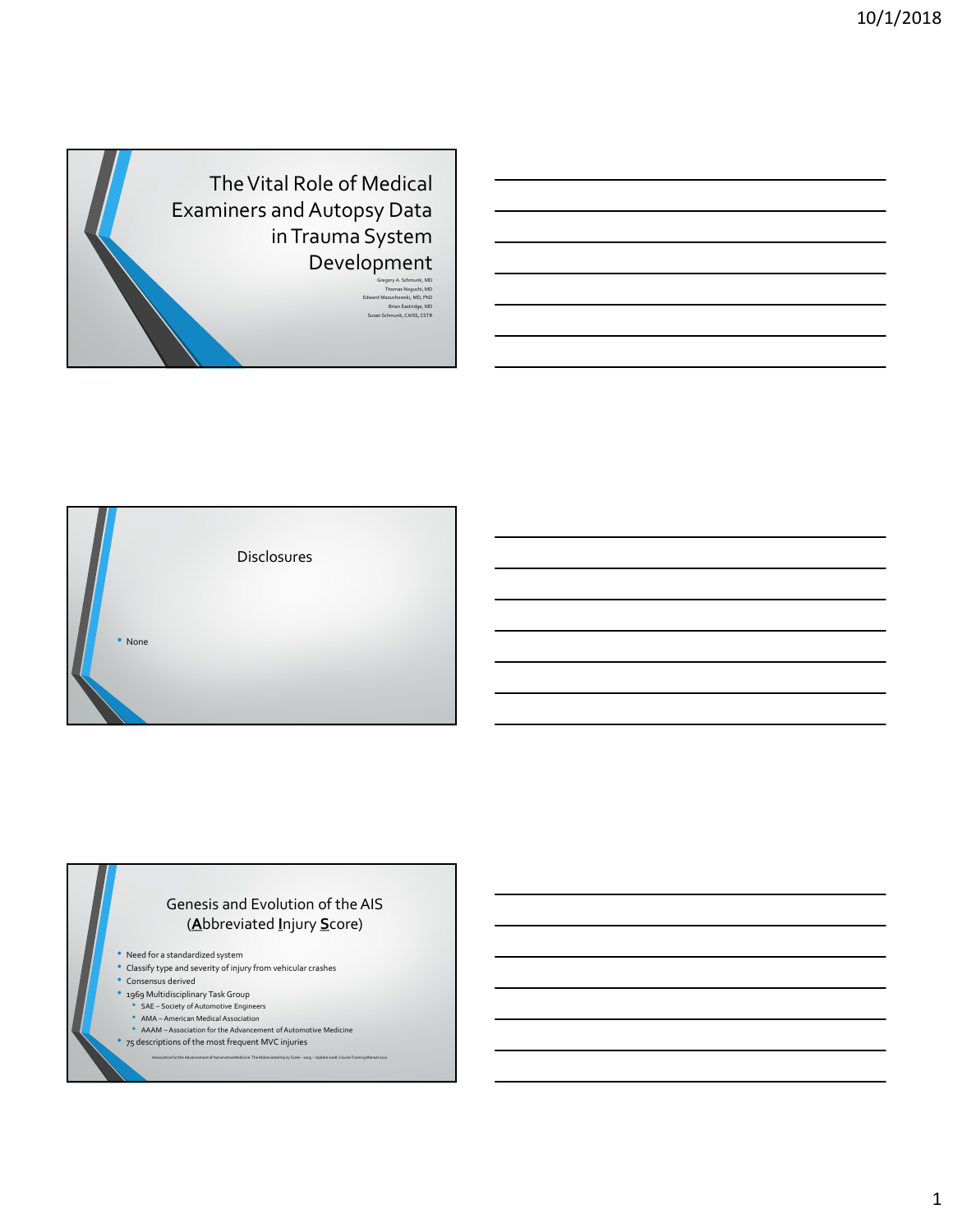## AIS Concepts and Purpose

- Simple method to rank injury by severity relative to importance to the body  $\begin{array}{|c|} \hline \end{array}$  Simple recttod to onk injury by severity either to importance to the Advy<br>  $\begin{array}{|c|} \hline \end{array}$  Standardord terminology<br>  $\begin{array}{|c|} \hline \end{array}$  Highly description cognized anotomically<br>  $\begin{array}{|c|} \hline \end{array}$
- Standardized terminology
- Usable for multiple causes of injury
- Injury descriptors organized anatomically
- Reflects severity of single injury unaffected by time, sequela or outcome
- 

AIS Scaling System • Simple method to relate the internal trajes by severity relative to importance so the bady<br>
• Standardized terminology<br>
• Usable for multiple causes of injury<br>
• The Rests severity of single nighty undifferently trans, s • Anatomically based – clinical training not needed to collect data<br>• Not variable as are physiologic measurements (by drugs, tx, age, etc.) • Simple method to rank inputy by severify relative to friportext to the body<br>• Urable for multiple counter of mayr<br>• United for multiple counter of mayr<br>• Biffulness scale to 6 – minor survival control to find the surviva • Not a linear relationship<br>• AIS 9 = injured but severity • Nine body regions<br>• Essentially a severity of injury scale – But death is not part of the scale • Essential the second of the state of the state of the square and a second of the state and the state of the scale<br>
• Estate Liberty of the state of the scale<br>
• Estate of the scale – But death is not part of the scale • Relations are the Advancement of Automotive Medicine.<br>• And the Advancement of Automotive Medicine. The Advancement of Automotive Medicine.<br>• Also control the Abbreviated International 2013<br>• His control to a social 2012

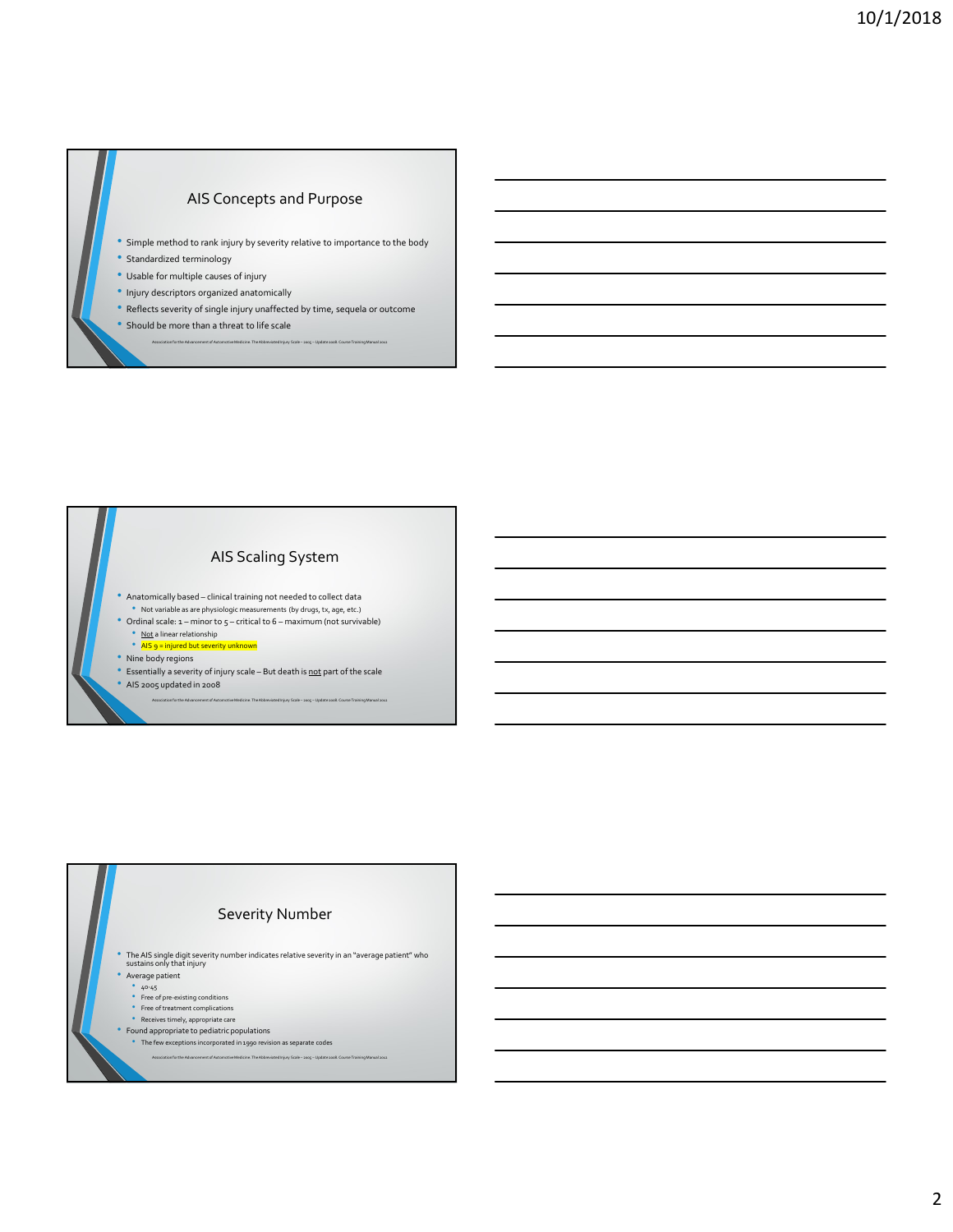



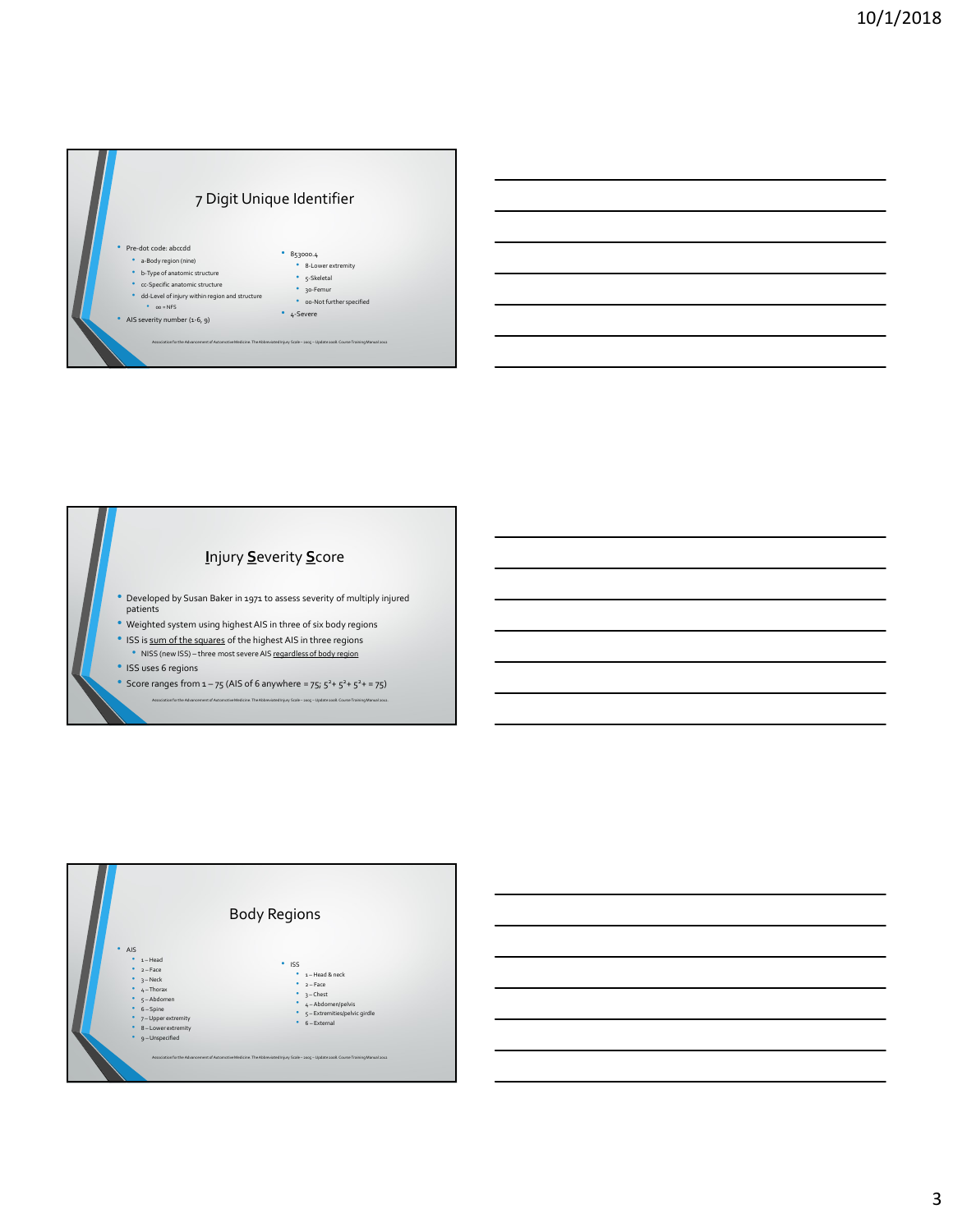



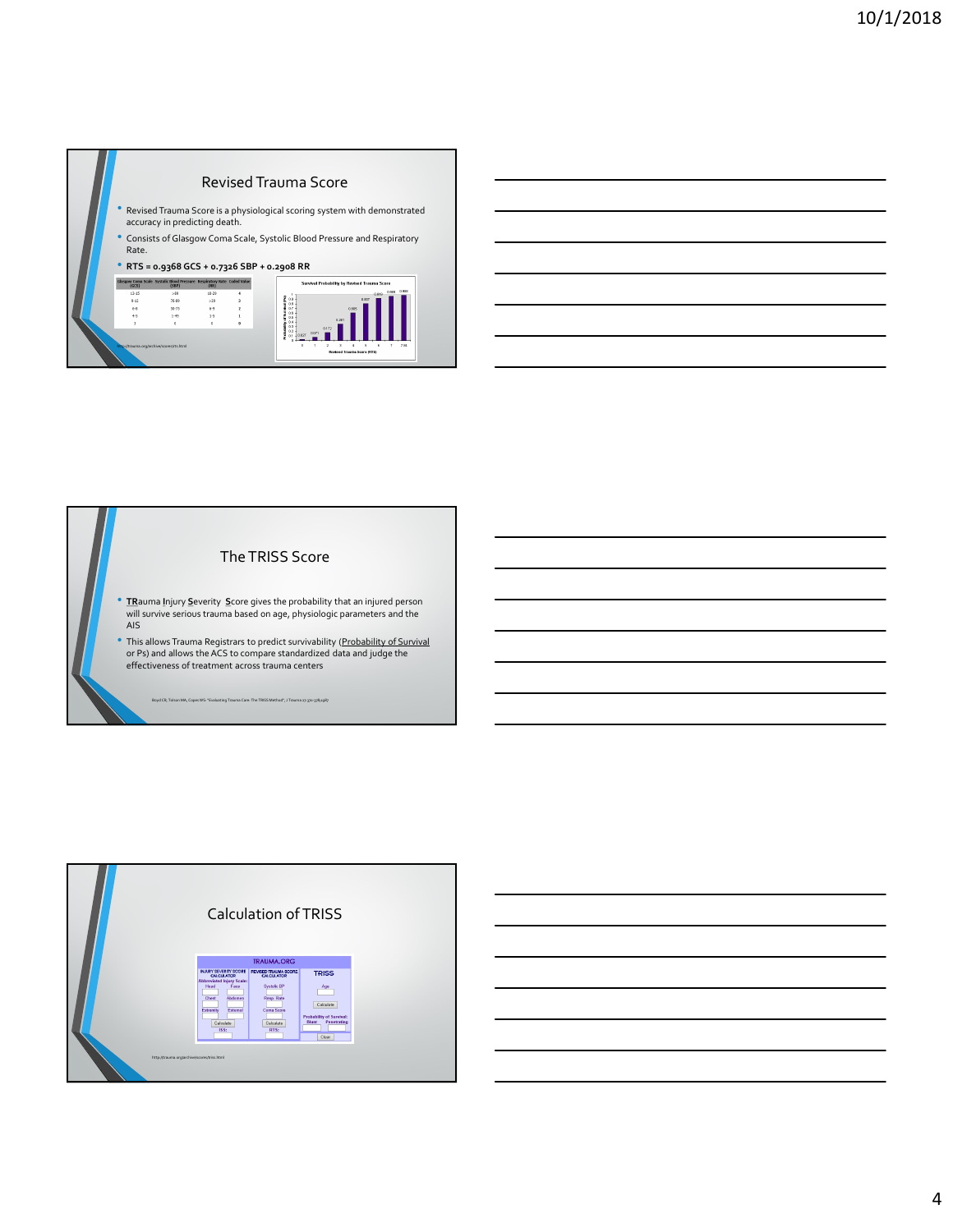

|  | $\sim$ $\sim$                     |
|--|-----------------------------------|
|  | ______                            |
|  | and the control of the control of |
|  | ___                               |
|  |                                   |
|  |                                   |







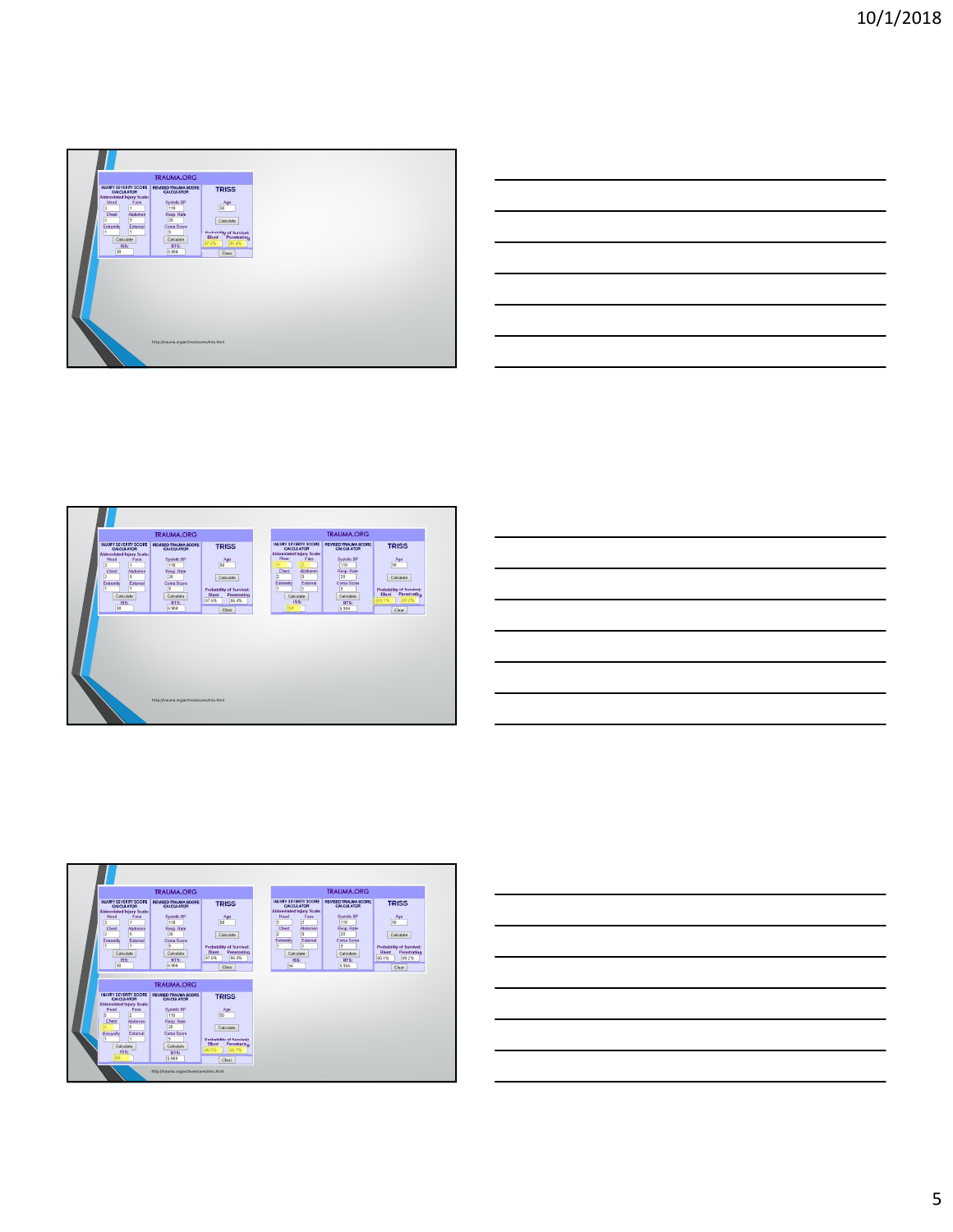

| <u> 1989 - Andrea Santa Andrea Andrea Andrea Andrea Andrea Andrea Andrea Andrea Andrea Andrea Andrea Andrea Andr</u> |  |  |
|----------------------------------------------------------------------------------------------------------------------|--|--|
|                                                                                                                      |  |  |
|                                                                                                                      |  |  |
|                                                                                                                      |  |  |
|                                                                                                                      |  |  |
| <u> 1989 - Johann Stoff, amerikansk politiker (d. 1989)</u>                                                          |  |  |
|                                                                                                                      |  |  |





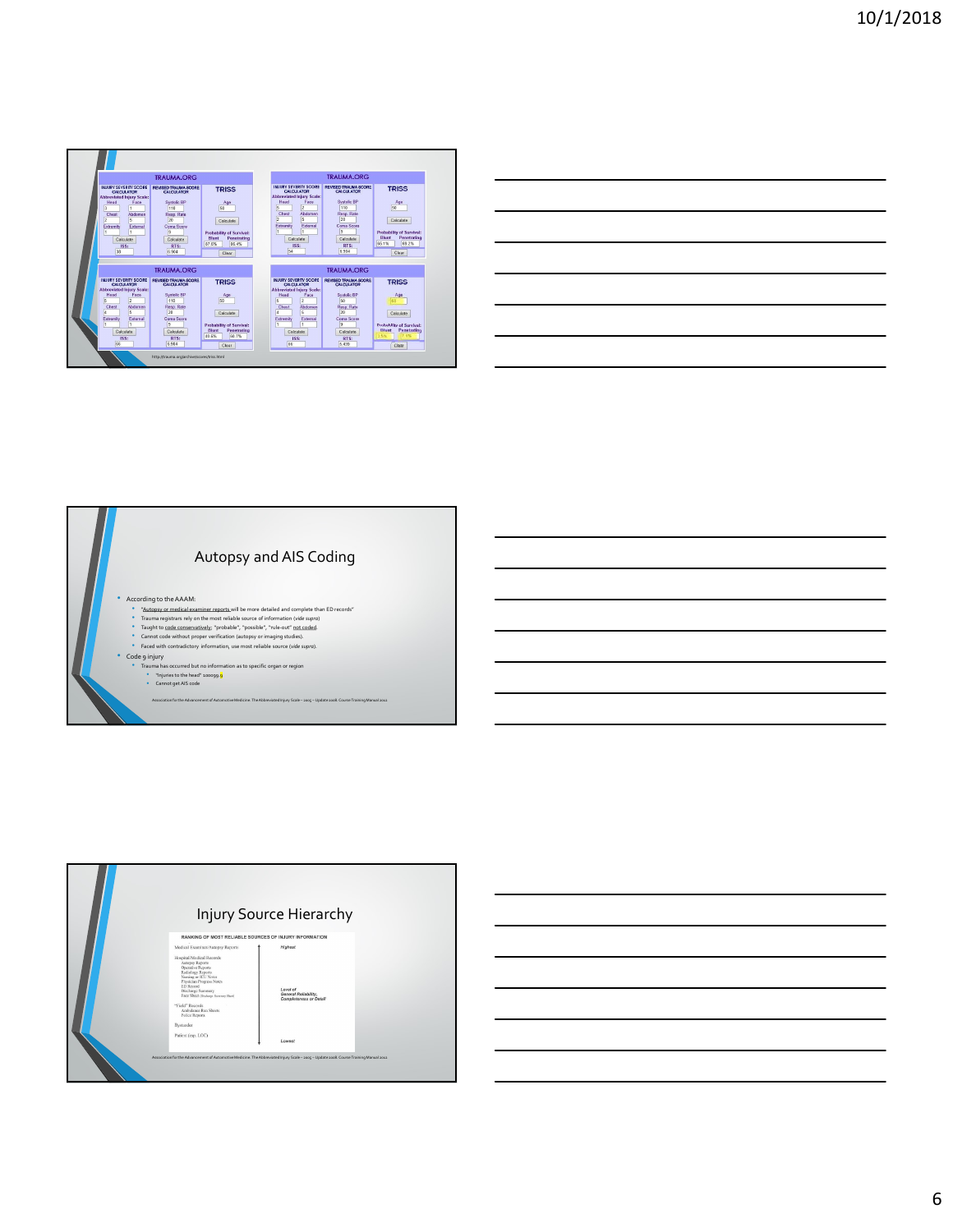| SOURCE                                                    | ADVANTAGES                                                                                                                                                        | DISADVANTAGE(S)                                                                                                                                                           |
|-----------------------------------------------------------|-------------------------------------------------------------------------------------------------------------------------------------------------------------------|---------------------------------------------------------------------------------------------------------------------------------------------------------------------------|
| Medical examiner's                                        | · very detailed                                                                                                                                                   | · rarely available                                                                                                                                                        |
| reports                                                   | · complete listing of injuries                                                                                                                                    | · requires extra steps to obtain                                                                                                                                          |
| Autopsy reports                                           | · very detailed if well done                                                                                                                                      | · brain exam may be skipped<br>because time consuming:<br>therefore some injuries may be<br>missed<br>· can be sketchy if not well done<br>· not available for all deaths |
| Operative reports                                         | · very precise if well done<br>· external measures usually<br>described<br>· frequently typed                                                                     | · not available for all injuries                                                                                                                                          |
| Radiology reports/<br>imaging studies                     | · usually good source of injury<br>detail<br>· complete descriptions<br>· especially good for fractures                                                           | · misdiagnosis possible<br>or sometimes not conclusive<br>(e.g., rib fractures)                                                                                           |
| Nursing or ICU notes                                      | · good for description and<br>location of external injuries<br>· sometimes contains graphics<br>of external injuries<br>· often hest source of duration<br>of LOC | · sometimes illegible                                                                                                                                                     |
| Physician progress notes                                  | · precise and useful, but only<br>within specialty                                                                                                                | · detail sometimes lacking<br>· often illegible                                                                                                                           |
| ED record                                                 | · ered descriptions of external<br>injuries, esp. nurses' notes.                                                                                                  | · many non-verified disonoses                                                                                                                                             |
| Discharge summary                                         | · legible high level "overview"<br>of case.                                                                                                                       | · variability in completeness of<br>iniury details.<br>· often skips or misdiagnoses<br>injuries depending on who is<br>dictating                                         |
| Face sheet<br>(discharge summary).                        | · contains list of diagnoses<br>· contains ICD codes                                                                                                              | · not complete<br>· insufficient detail                                                                                                                                   |
| "Field" records<br>Ambalance run sheets<br>Police reports | · contains information about<br>condition at scene, LOC.<br>blood loss.                                                                                           | · may be incomplete<br>· not always available                                                                                                                             |
| Bystander                                                 | · may have witnessed injury<br>evert                                                                                                                              | · may be unreliable                                                                                                                                                       |
| Patient (self-reported)                                   | · may report useful information<br>about injury event or<br>causative factors                                                                                     | · may be unreliable                                                                                                                                                       |

| ires extra steps to obtain<br>n exam may be skipped<br>suse time consuming;<br>efore some injuries may be                                                                                                                          |  |  |
|------------------------------------------------------------------------------------------------------------------------------------------------------------------------------------------------------------------------------------|--|--|
|                                                                                                                                                                                                                                    |  |  |
|                                                                                                                                                                                                                                    |  |  |
|                                                                                                                                                                                                                                    |  |  |
| and<br>be sketchy if not well done<br>available for all deaths<br>available for all injuries                                                                                                                                       |  |  |
|                                                                                                                                                                                                                                    |  |  |
|                                                                                                                                                                                                                                    |  |  |
|                                                                                                                                                                                                                                    |  |  |
| fingnosis possible<br>smetimes not conclusive<br>, rib fractures)                                                                                                                                                                  |  |  |
| etines illegible                                                                                                                                                                                                                   |  |  |
|                                                                                                                                                                                                                                    |  |  |
|                                                                                                                                                                                                                                    |  |  |
|                                                                                                                                                                                                                                    |  |  |
|                                                                                                                                                                                                                                    |  |  |
| il sometimes lacking<br>n illegible<br>ty non-verified diagnoses                                                                                                                                                                   |  |  |
|                                                                                                                                                                                                                                    |  |  |
|                                                                                                                                                                                                                                    |  |  |
|                                                                                                                                                                                                                                    |  |  |
|                                                                                                                                                                                                                                    |  |  |
|                                                                                                                                                                                                                                    |  |  |
| ability in completeness of<br>ry details<br>ry sletsils<br>in slops or misdiagnoses<br>ries depending on who is<br>string<br>complete<br>filiciesnt detail<br>the incomplete<br>be incomplete<br>be incomplete<br>always available |  |  |
| be unreliable                                                                                                                                                                                                                      |  |  |
| be unreliable                                                                                                                                                                                                                      |  |  |
|                                                                                                                                                                                                                                    |  |  |
|                                                                                                                                                                                                                                    |  |  |
|                                                                                                                                                                                                                                    |  |  |
|                                                                                                                                                                                                                                    |  |  |
|                                                                                                                                                                                                                                    |  |  |
|                                                                                                                                                                                                                                    |  |  |
|                                                                                                                                                                                                                                    |  |  |
|                                                                                                                                                                                                                                    |  |  |
|                                                                                                                                                                                                                                    |  |  |
|                                                                                                                                                                                                                                    |  |  |
|                                                                                                                                                                                                                                    |  |  |
|                                                                                                                                                                                                                                    |  |  |
|                                                                                                                                                                                                                                    |  |  |
|                                                                                                                                                                                                                                    |  |  |
|                                                                                                                                                                                                                                    |  |  |
|                                                                                                                                                                                                                                    |  |  |
|                                                                                                                                                                                                                                    |  |  |
|                                                                                                                                                                                                                                    |  |  |
|                                                                                                                                                                                                                                    |  |  |
|                                                                                                                                                                                                                                    |  |  |
|                                                                                                                                                                                                                                    |  |  |
|                                                                                                                                                                                                                                    |  |  |
|                                                                                                                                                                                                                                    |  |  |
|                                                                                                                                                                                                                                    |  |  |
|                                                                                                                                                                                                                                    |  |  |
|                                                                                                                                                                                                                                    |  |  |
|                                                                                                                                                                                                                                    |  |  |
| эs                                                                                                                                                                                                                                 |  |  |
|                                                                                                                                                                                                                                    |  |  |
|                                                                                                                                                                                                                                    |  |  |
|                                                                                                                                                                                                                                    |  |  |
|                                                                                                                                                                                                                                    |  |  |
|                                                                                                                                                                                                                                    |  |  |
|                                                                                                                                                                                                                                    |  |  |
| ell documented autopsy<br>· Multiple liver lacerations >3cm deep or                                                                                                                                                                |  |  |
| "rupture" - 541826.4                                                                                                                                                                                                               |  |  |
|                                                                                                                                                                                                                                    |  |  |
| $\bullet$ AIS 16                                                                                                                                                                                                                   |  |  |
| • Liver lacerations with disruption of >75% of a                                                                                                                                                                                   |  |  |
| lobe or involving retrohepatic cava - 541828.5                                                                                                                                                                                     |  |  |
| $\bullet$ AIS 25                                                                                                                                                                                                                   |  |  |
|                                                                                                                                                                                                                                    |  |  |
|                                                                                                                                                                                                                                    |  |  |
|                                                                                                                                                                                                                                    |  |  |
|                                                                                                                                                                                                                                    |  |  |
|                                                                                                                                                                                                                                    |  |  |
|                                                                                                                                                                                                                                    |  |  |
|                                                                                                                                                                                                                                    |  |  |
|                                                                                                                                                                                                                                    |  |  |